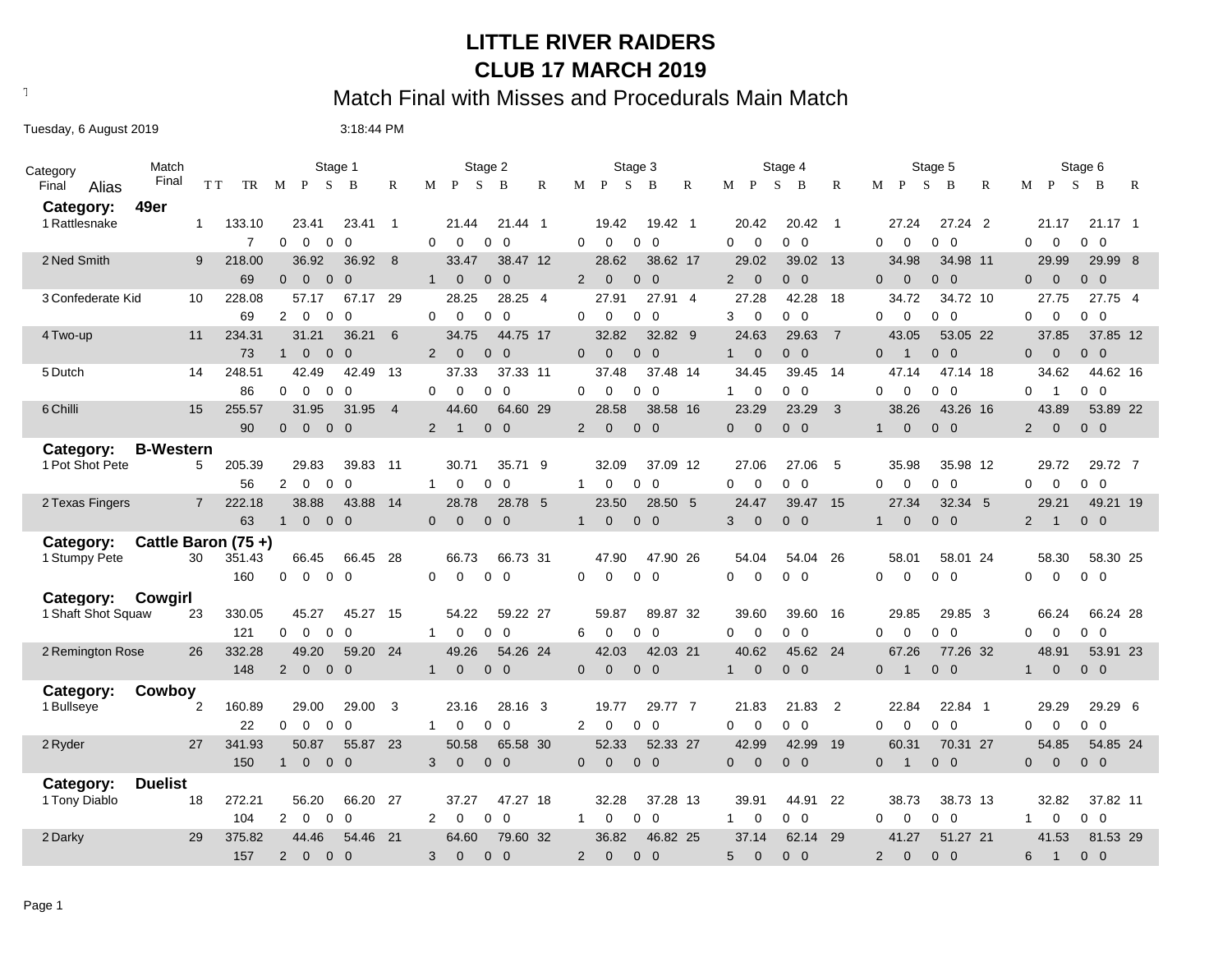### **LITTLE RIVER RAIDERS CLUB 17 MARCH 2019**

# Text497: Match Final with Misses and Procedurals Main Match

Tuesday, 6 August 2019 **1992 12:00 12:00 13:18:44 PM** 

| Category                               | Match                        | Stage 1                                                                     | Stage 2                                           | Stage 3                                                        | Stage 4                                      | Stage 5                                                            | Stage 6                                                      |  |
|----------------------------------------|------------------------------|-----------------------------------------------------------------------------|---------------------------------------------------|----------------------------------------------------------------|----------------------------------------------|--------------------------------------------------------------------|--------------------------------------------------------------|--|
| Final<br>Alias                         | Final                        | S<br>$\overline{B}$<br>T T<br>TR<br>M P                                     | <sub>S</sub><br>R<br>$M$ $P$<br>B<br>$\mathbb{R}$ | S.<br>M<br>$\mathbf{P}$<br>B<br>R                              | S<br>M P<br>B<br>R                           | S<br>B<br>$M$ $P$<br>R                                             | $M$ $P$<br>S<br>$\mathbf{B}$<br>R                            |  |
| Category:<br>Elder Statesman (70 +)    |                              |                                                                             |                                                   |                                                                |                                              |                                                                    |                                                              |  |
| 1 Rowdy                                | 35                           | 56.74 35<br>521.02<br>51.74                                                 | 47.76<br>57.76 35                                 | 55.00<br>60.00 35                                              | 46.52<br>- 35<br>41.52                       | 150.00 35<br>150.00                                                | 150.00<br>150.00 35                                          |  |
|                                        |                              | 210<br>$\mathbf 0$<br>$\mathbf 0$<br>$\mathbf 0$<br>$\mathbf{1}$            | 2<br>$\mathbf 0$<br>$0\quad 0$                    | $0\quad 0$<br>$\mathbf{1}$<br>$\mathbf 0$                      | $\mathbf 0$<br>$0\quad 0$<br>1               | $\Omega$<br>$\mathbf 0$<br>$\overline{0}$<br>0                     | $0\quad 0$<br>$\Omega$<br>$\mathbf 0$                        |  |
| <b>Frontier Cartridge</b><br>Category: |                              |                                                                             |                                                   |                                                                |                                              |                                                                    |                                                              |  |
| 1 Amarillo                             | 21                           | 280.16<br>43.23<br>48.23 17                                                 | 43.31<br>48.31 19                                 | 40.97<br>45.97 24                                              | 34.97<br>44.97<br>23                         | 45.27<br>45.27 17                                                  | 42.41<br>47.41 18                                            |  |
|                                        |                              | 118<br>$\mathbf 0$<br>$\overline{0}$<br>$\Omega$<br>$\overline{1}$          | $\Omega$<br>$0\quad 0$<br>$\mathbf{1}$            | $\mathbf{1}$<br>$\Omega$<br>$0\quad 0$                         | $\mathbf 0$<br>2<br>$0\quad 0$               | $\Omega$<br>$\Omega$<br>0<br>$\mathbf 0$                           | 0<br>$0\quad 0$<br>$\mathbf{1}$                              |  |
| Category:                              | Gunfighter                   |                                                                             |                                                   |                                                                |                                              |                                                                    |                                                              |  |
| 1 Stony                                | 6                            | 213.55<br>36.36<br>36.36                                                    | -7<br>39.44<br>49.44 21                           | 28.80 6<br>28.80                                               | 29.89<br>29.89<br>- 8                        | 33.56<br>33.56 7                                                   | 35.50<br>35.50 9                                             |  |
|                                        |                              | $\mathbf 0$<br>$\mathbf 0$<br>$\Omega$<br>58<br>$\overline{0}$              | 2<br>$\mathbf 0$<br>$0\quad 0$                    | $\mathbf 0$<br>$0\quad 0$<br>0                                 | $\mathbf 0$<br>$\mathbf 0$<br>$0\quad 0$     | $\mathbf 0$<br>$\Omega$<br>$\mathbf 0$<br>$\mathbf 0$              | $\mathbf{0}$<br>$\mathbf 0$<br>$0\quad 0$                    |  |
| 2 Sambucca Kid                         | 22                           | 37.05<br>329.41<br>47.05                                                    | 16<br>38.93<br>43.93 15                           | 64.30<br>89.30 31                                              | 57.73<br>72.73<br>- 32                       | 40.24<br>40.24 15                                                  | 36.16<br>36.16 10                                            |  |
|                                        |                              | $\mathbf 0$<br>$0\quad 0$<br>119<br>$2^{\circ}$                             | $0\quad 0$<br>$\mathbf 0$<br>1                    | $0\quad 0$<br>3<br>$\overline{1}$                              | $\sqrt{1}$<br>$0\quad 0$<br>1                | $\overline{0}$<br>$\mathbf{0}$<br>$0\quad 0$                       | $\overline{0}$<br>$\overline{0}$<br>$0\quad 0$               |  |
| Category:                              | <b>Junior Girl (14 - 16)</b> |                                                                             |                                                   |                                                                |                                              |                                                                    |                                                              |  |
| 1 Maddie Ross                          | 28                           | 356.97<br>54.36<br>54.36                                                    | -20<br>52.04<br>52.04 23                          | 51.10<br>61.10 29                                              | 48.38<br>58.38<br>-28                        | 67.36 26<br>67.36                                                  | 63.73 27<br>58.73                                            |  |
|                                        |                              | $\mathbf 0$<br>153<br>$\mathbf 0$<br>$\overline{0}$<br>$\Omega$             | $0\quad 0$<br>$\Omega$<br>$\mathbf 0$             | $0\quad 0$<br>$\overline{2}$<br>0                              | $0\quad 0$<br>$\overline{2}$<br>$\mathbf{0}$ | $\overline{0}$<br>$\Omega$<br>$\mathbf 0$<br>$\mathbf 0$           | $0\quad 0$<br>$\mathbf 0$<br>$\mathbf{1}$                    |  |
| 2 Cassie Ballou                        | 33                           | 574.19<br>70.49<br>80.49                                                    | 31<br>75.27<br>105.27 33                          | 81.57<br>116.57 33                                             | 67.39<br>82.39 33                            | 81.85<br>91.85 33                                                  | 67.62<br>97.62 31                                            |  |
|                                        |                              | 194<br>$2 \quad 0$<br>$0\quad 0$                                            | $0\quad 0$<br>4<br>$\overline{1}$                 | $7^{\circ}$<br>$\mathbf 0$<br>$0\quad 0$                       | $1 \quad 1$<br>$0\quad 0$                    | $\overline{0}$<br>$0\quad 0$<br>$2^{\circ}$                        | $\overline{1}$<br>$0\quad 0$<br>$\overline{4}$               |  |
| Category:                              | <b>Ladies 49er</b>           |                                                                             |                                                   |                                                                |                                              |                                                                    |                                                              |  |
| 1 Cheyenne Jack                        | $12 \overline{ }$            | 234.89<br>33.77<br>38.77 10                                                 | 36.12<br>36.12 10                                 | 35.14<br>40.14 20                                              | 31.51<br>41.51 17                            | 34.51<br>34.51 9                                                   | 43.84 14<br>33.84                                            |  |
|                                        |                              | 80<br>$\mathbf 0$<br>$\overline{0}$<br>$\overline{0}$<br>$\mathbf{1}$       | $\Omega$<br>$\Omega$<br>$0\quad 0$                | $\mathbf{1}$<br>$\mathbf 0$<br>$0\quad 0$                      | $\overline{2}$<br>$\mathbf 0$<br>$0\quad 0$  | $\mathbf 0$<br>$\mathbf 0$<br>$\mathbf 0$<br>$\overline{0}$        | $\overline{2}$<br>$\mathbf 0$<br>$0\quad 0$                  |  |
| Category:                              | Senior $(60 +)$              |                                                                             |                                                   |                                                                |                                              |                                                                    |                                                              |  |
| 1 Card Sharp                           | 13                           | 247.78<br>40.36<br>40.36 12                                                 | 39.92<br>39.92 13                                 | 32.47 8<br>32.47                                               | 34.34<br>34.34 10                            | 45.95<br>55.95 23                                                  | 44.74<br>44.74 17                                            |  |
|                                        |                              | $\mathbf 0$<br>$\Omega$<br>83<br>$\Omega$<br>$\Omega$                       | $0\quad 0$<br>$\Omega$<br>$\overline{0}$          | $0\quad 0$<br>$\Omega$<br>$\Omega$                             | $0\quad 0$<br>$\Omega$<br>$\Omega$           | $\overline{0}$<br>$\Omega$<br>$\Omega$<br>$\overline{1}$           | $\Omega$<br>$\mathbf 0$<br>$0\quad 0$                        |  |
| 2 Bartender                            | 20                           | 283.18<br>38.57<br>38.57                                                    | - 9<br>40.81<br>40.81 14                          | 34.46<br>39.46 18                                              | 48.12<br>63.12 30                            | 44.88<br>49.88 19                                                  | 36.34<br>51.34 20                                            |  |
|                                        |                              | 110<br>$\overline{0}$<br>$\overline{0}$<br>$\overline{0}$<br>$\overline{0}$ | $\overline{0}$<br>$0\quad 0$<br>$\overline{0}$    | $\mathbf{0}$<br>$0\quad 0$<br>$\mathbf{1}$                     | $\overline{0}$<br>$0\quad 0$<br>3            | $\overline{0}$<br>$0\quad 0$<br>$1 \quad$                          | $\overline{0}$<br>$0\quad 0$<br>$\mathbf{3}$                 |  |
| 3 Commodore                            | 25                           | 347.95<br>50.46<br>55.46 22                                                 | 48.84<br>48.84 20                                 | 42.72<br>42.72 22                                              | 44.75<br>44.75 20                            | 48.95<br>63.95 25                                                  | 72.23<br>92.23 30                                            |  |
|                                        |                              | 139<br>$\mathbf 0$<br>$\mathbf{1}$<br>$\mathbf 0$<br>$\Omega$               | $\mathbf 0$<br>$0\quad 0$<br>$\Omega$             | $\mathbf 0$<br>$\overline{\mathbf{0}}$<br>$\Omega$<br>$\Omega$ | $0\quad 0$<br>$\Omega$<br>$\mathbf{0}$       | $\overline{0}$<br>$\mathbf{1}$<br>0<br>$\overline{1}$              | $0\quad 0$<br>$\overline{2}$<br>$\overline{1}$               |  |
| 4 Pauhl Bearer                         | 32                           | 481.91<br>124.64<br>89.64                                                   | 33<br>57.40<br>62.40 28                           | 60.40 28<br>45.40                                              | 44.76 21<br>44.76                            | 61.42<br>76.42 31                                                  | 88.29<br>113.29 33                                           |  |
|                                        |                              | 174<br>$7\quad 0$<br>$\overline{0}$<br>$\overline{0}$                       | $0\quad 0$<br>$\mathbf 0$<br>$\mathbf{1}$         | $0\quad 0$<br>$\mathbf{1}$<br>$\mathbf{1}$                     | $\mathbf{0}$<br>$0\quad 0$<br>$\overline{0}$ | $\overline{0}$<br>$\overline{0}$<br>1<br>$\overline{1}$            | $0\quad 0$<br>$\overline{0}$<br>$5^{\circ}$                  |  |
| 5 Midnight                             | 35                           | 733.73<br>150.00<br>150.00                                                  | -35<br>150.00<br>150.00 35                        | 77.22<br>82.22 35                                              | 82.36<br>102.36<br>- 35                      | 97.63<br>117.63 35                                                 | 121.52<br>131.52 35                                          |  |
|                                        |                              | $\Omega$<br>$\Omega$<br>$0\quad 0$<br>210                                   | $\Omega$<br>$0\quad 0$<br>0                       | $0\quad 0$<br>$\Omega$<br>$\mathbf{1}$                         | $0\quad 0$<br>2<br>$\overline{1}$            | $\Omega$<br>$0\quad 0$<br>4                                        | $0\quad 0$<br>$\Omega$<br>$\overline{1}$                     |  |
| Silver Senior (65+)<br>Category:       |                              |                                                                             |                                                   |                                                                |                                              |                                                                    |                                                              |  |
| 1 Shaft Shot                           | 4                            | 24.23<br>192.26<br>34.23                                                    | -5<br>25.96<br>30.96 6                            | 21.51<br>21.51 2                                               | 41.18<br>51.18<br>-25                        | 22.46<br>32.46 6                                                   | 21.92<br>21.92 2                                             |  |
|                                        |                              | $\overline{2}$<br>$\mathbf 0$<br>$\mathbf 0$<br>46<br>$\mathbf 0$           | 0<br>$\overline{0}$<br>0<br>$\mathbf{1}$          | $\overline{0}$<br>$\Omega$<br>0<br>0                           | $0\quad 0$<br>0<br>$\overline{1}$            | $\overline{2}$<br>$\mathbf 0$<br>$\mathbf 0$<br>0                  | $\mathbf 0$<br>$\mathbf{0}$<br>$\overline{0}$<br>$\mathbf 0$ |  |
| 2 Grizzly Grumps                       | 8                            | 231.37<br>40.09<br>65.09                                                    | - 26<br>35.58<br>35.58 8                          | 29.89<br>34.89 10                                              | 33.56<br>33.56<br>9                          | 33.59<br>33.59 8                                                   | 28.66<br>28.66 5                                             |  |
|                                        |                              | 66<br>$\overline{0}$<br>$\overline{0}$<br>3<br>$\overline{1}$               | $\overline{0}$<br>$\mathbf 0$<br>$0\quad 0$       | $0\quad 0$<br>$\mathbf{0}$<br>$\overline{1}$                   | $\overline{0}$<br>$\mathbf{0}$<br>$0\quad 0$ | $\overline{0}$<br>$\overline{0}$<br>$\mathbf{0}$<br>$\overline{0}$ | $\overline{0}$<br>$\overline{0}$<br>$0\quad 0$               |  |
| 3 Idaho Smith                          | 16                           | 38.97<br>256.29<br>48.97                                                    | 18<br>39.64<br>49.64 22                           | 29.81<br>39.81 19                                              | 30.70<br>35.70 11                            | 39.49<br>39.49 14                                                  | 32.68<br>42.68 13                                            |  |
|                                        |                              | $\overline{2}$<br>$\mathbf 0$<br>$\mathbf{0}$<br>97<br>$\Omega$             | $\overline{2}$<br>$\mathbf 0$<br>$0\quad 0$       | $\overline{2}$<br>$\Omega$<br>$0\quad 0$                       | $\mathbf 0$<br>$0\quad 0$<br>$\mathbf{1}$    | $\Omega$<br>0<br>$\mathbf 0$<br>$\mathbf 0$                        | $0\quad 0$<br>$\mathbf 0$<br>$\overline{1}$                  |  |